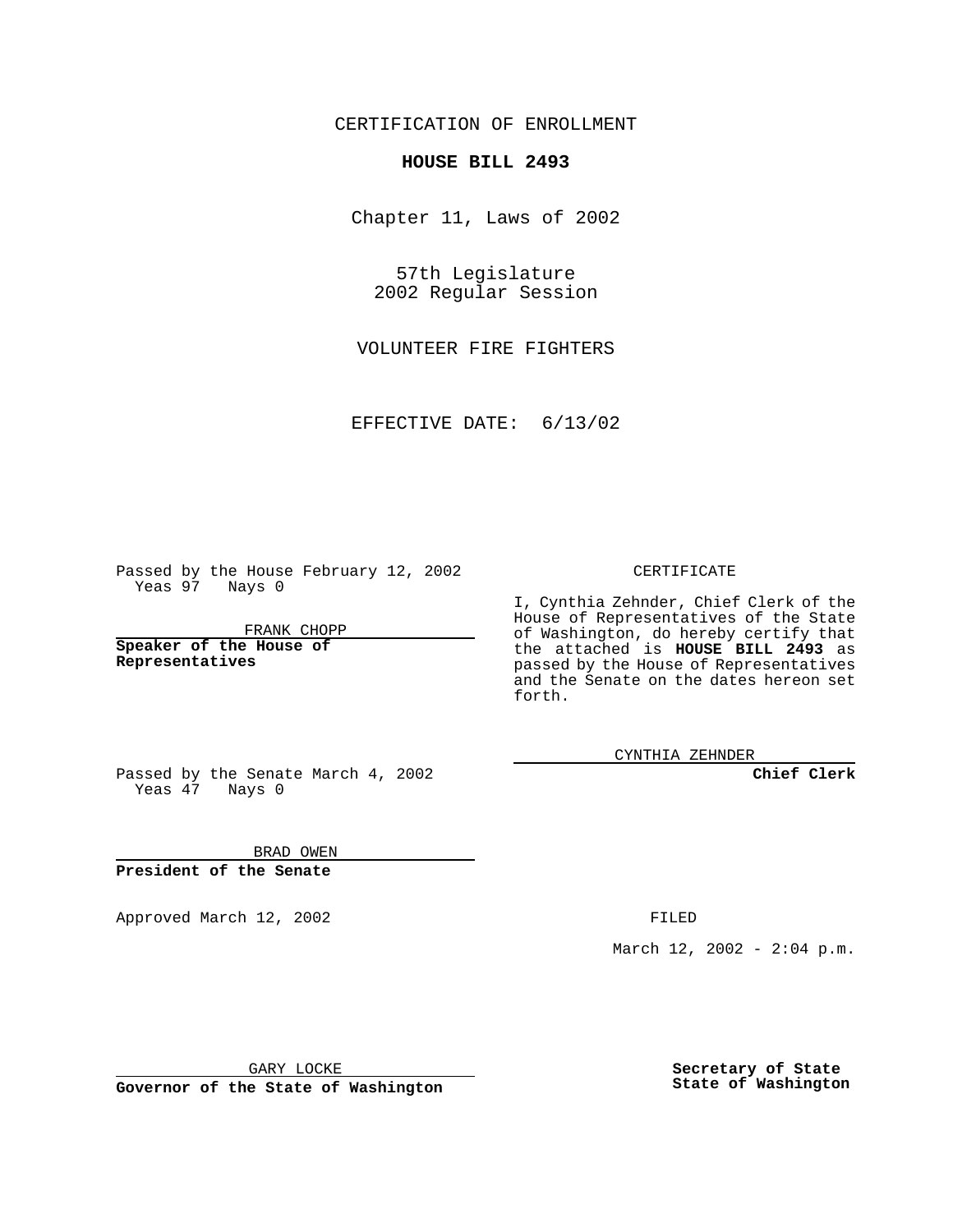## **HOUSE BILL 2493** \_\_\_\_\_\_\_\_\_\_\_\_\_\_\_\_\_\_\_\_\_\_\_\_\_\_\_\_\_\_\_\_\_\_\_\_\_\_\_\_\_\_\_\_\_\_\_

\_\_\_\_\_\_\_\_\_\_\_\_\_\_\_\_\_\_\_\_\_\_\_\_\_\_\_\_\_\_\_\_\_\_\_\_\_\_\_\_\_\_\_\_\_\_\_

Passed Legislature - 2002 Regular Session

**State of Washington 57th Legislature 2002 Regular Session**

**By** Representatives Jackley, Mulliken, Dunshee, Ogden, Dunn, Wood and Casada

Read first time 01/18/2002. Referred to Committee on Local Government & Housing.

1 AN ACT Relating to volunteer fire fighters; and amending RCW 2 41.24.050.

3 BE IT ENACTED BY THE LEGISLATURE OF THE STATE OF WASHINGTON:

4 **Sec. 1.** RCW 41.24.050 and 1989 c 91 s 11 are each amended to read 5 as follows:

 ((Each municipal corporation shall by appropriate legislation limit the membership of its volunteer fire department to not to exceed twenty-five fire fighters for each one thousand population or fraction thereof: PROVIDED, That any fire department maintaining and operating 10 an emergency first aid and ambulance service requiring emergency medical training under chapter 18.73 RCW shall be permitted to increase 12 its membership by the number of fire fighters obtaining and maintaining 13 such qualification: PROVIDED FURTHER, That)) No person serving as an emergency medical technician or first aid vehicle operator under chapter 18.73 RCW shall be permitted to join the law enforcement officers' and fire fighters' retirement system solely on the basis of 17 such service((: PROVIDED FURTHER, That)). In no case shall the membership of any fire department coming under the provisions of this chapter be limited to less than fifteen fire fighters.